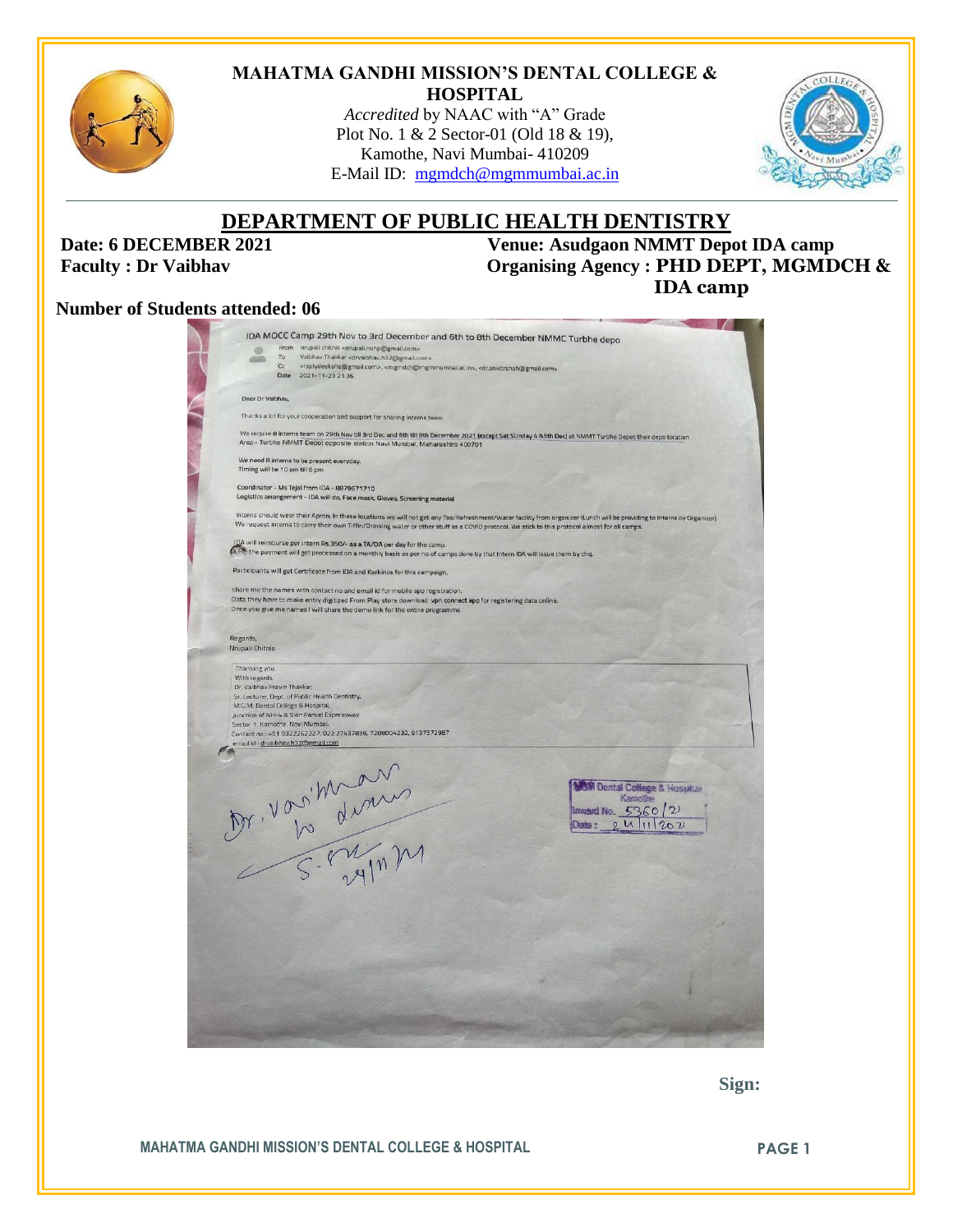# **Assessment of Oral Health Status and Treatment need of patients atNMMT Bus Depot Asudgaon.**

 MGM Dental College in association with IDA constantly takes efforts of extending the oral health care to the community. The oral care initiative was also extended to patients at**NMMT Bus Depot Asudgaon**with the intention of creating awareness and providing oral health care to the patients. **Aim and objective:** 

- 1. To assess the oral health status of patients and to provide necessary Dental treatment.
- 2. To educate them and create awareness about oral health.

## **Method**:

A type III examination was carried out with the use of mouth mirror and probe in day light. All the patients were assessed for oral health status and were explained the need to get the problems corrected. The patients were made aware of the existing dental problems and preventive measures were explained.

**Observations:** A totalof 54 patients were examined for various dental problems. Those requiring extensive treatment were referred to MGM Dental College and Hospital, Kamothe.

| <b>Condition</b> | No. of<br>individuals | Percentage % |  |
|------------------|-----------------------|--------------|--|
| Dental caries    | 23                    | 42.5%        |  |
| Gingivitis       | 13                    | 24%          |  |
| Missing          | 10                    | 18.5%        |  |
| Malocclusion     |                       | 14.8%        |  |

### **1 Oral health status:**



### **Interpretation and conclusion:**

**1) Dental caries is the most common problem among the patients followed by gingivitis Oral health education and prevention strategies should be implemented in order to reduce the disease burden among these patients.**

 **Sign:**

**MAHATMA GANDHI MISSION'S DENTAL COLLEGE & HOSPITAL PAGE 2**